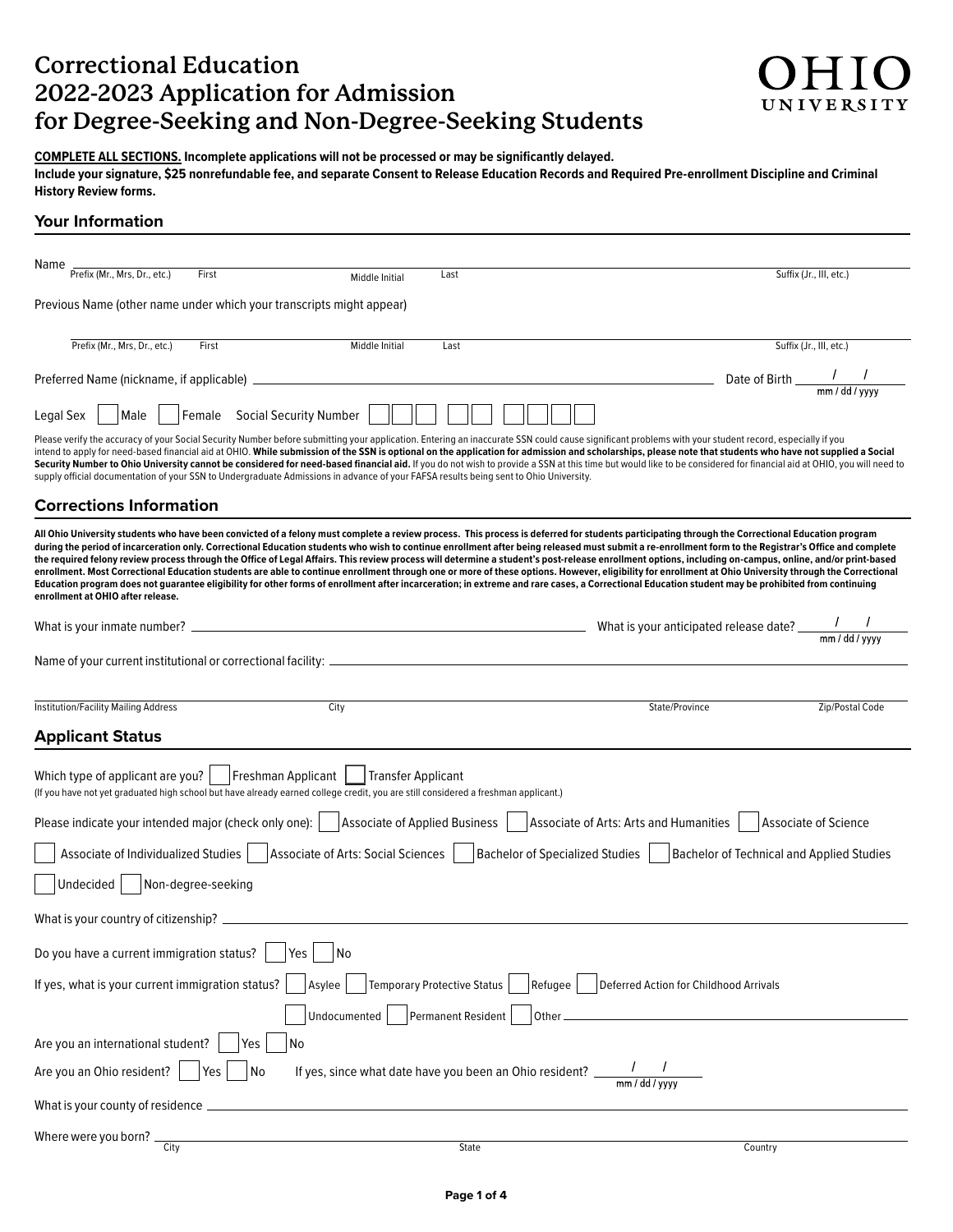## **Permanent Address**

| <b>Street Address</b>                                                                                                                                                                                                                                                                                                                                                                                                                                                                                                                         | Apartment#                       | City                 |                   |                                           | State/Province                                                                                                                         |                            |                         |
|-----------------------------------------------------------------------------------------------------------------------------------------------------------------------------------------------------------------------------------------------------------------------------------------------------------------------------------------------------------------------------------------------------------------------------------------------------------------------------------------------------------------------------------------------|----------------------------------|----------------------|-------------------|-------------------------------------------|----------------------------------------------------------------------------------------------------------------------------------------|----------------------------|-------------------------|
|                                                                                                                                                                                                                                                                                                                                                                                                                                                                                                                                               |                                  |                      |                   |                                           |                                                                                                                                        |                            |                         |
| Zip/Postal Code                                                                                                                                                                                                                                                                                                                                                                                                                                                                                                                               | County                           |                      | Country           |                                           |                                                                                                                                        | <b>Address Valid Since</b> | mm / dd / yyyy          |
| <b>Billing Contact Name (if different from applicant)</b>                                                                                                                                                                                                                                                                                                                                                                                                                                                                                     |                                  |                      |                   |                                           |                                                                                                                                        |                            |                         |
| Name<br>Prefix (Mr., Mrs, Dr., etc.)<br>First                                                                                                                                                                                                                                                                                                                                                                                                                                                                                                 |                                  | Middle Initial       | Last              |                                           |                                                                                                                                        |                            | Suffix (Jr., III, etc.) |
| <b>Billing Address (if different from permanent address)</b>                                                                                                                                                                                                                                                                                                                                                                                                                                                                                  |                                  |                      |                   |                                           |                                                                                                                                        |                            |                         |
| <b>Street Address</b>                                                                                                                                                                                                                                                                                                                                                                                                                                                                                                                         | Apartment#                       | City                 |                   |                                           | State/Province                                                                                                                         |                            |                         |
|                                                                                                                                                                                                                                                                                                                                                                                                                                                                                                                                               |                                  |                      |                   |                                           |                                                                                                                                        |                            |                         |
| Zip/Postal Code                                                                                                                                                                                                                                                                                                                                                                                                                                                                                                                               | County                           |                      | Country           |                                           |                                                                                                                                        | <b>Address Valid Since</b> | mm / dd / yyyy          |
| Home Phone<br>(Area Code) Phone Number                                                                                                                                                                                                                                                                                                                                                                                                                                                                                                        |                                  |                      | Cell Phone        | (Area Code) Phone Number                  |                                                                                                                                        |                            |                         |
|                                                                                                                                                                                                                                                                                                                                                                                                                                                                                                                                               |                                  |                      |                   |                                           |                                                                                                                                        |                            |                         |
| <b>Email Address</b>                                                                                                                                                                                                                                                                                                                                                                                                                                                                                                                          |                                  |                      |                   |                                           |                                                                                                                                        |                            |                         |
| <b>Ethnic Background</b>                                                                                                                                                                                                                                                                                                                                                                                                                                                                                                                      |                                  |                      |                   |                                           |                                                                                                                                        |                            |                         |
| This information is optional and will not be used for discriminatory purposes.                                                                                                                                                                                                                                                                                                                                                                                                                                                                |                                  |                      |                   |                                           |                                                                                                                                        |                            |                         |
| Are you Hispanic or Latino?<br>Yes<br>No                                                                                                                                                                                                                                                                                                                                                                                                                                                                                                      |                                  |                      |                   |                                           |                                                                                                                                        |                            |                         |
| American Indian or Alaskan Native<br>Asian                                                                                                                                                                                                                                                                                                                                                                                                                                                                                                    | <b>Black or African American</b> |                      |                   | Native Hawaiian or Other Pacific Islander |                                                                                                                                        | White                      |                         |
| <b>Military Status</b>                                                                                                                                                                                                                                                                                                                                                                                                                                                                                                                        |                                  |                      |                   |                                           |                                                                                                                                        |                            |                         |
| Are you currently serving on active duty in the U.S. Armed Forces for purposes other than training?                                                                                                                                                                                                                                                                                                                                                                                                                                           |                                  |                      |                   | Yes                                       | No                                                                                                                                     |                            |                         |
| Are you a veteran of the U.S. Armed Forces?                                                                                                                                                                                                                                                                                                                                                                                                                                                                                                   |                                  |                      |                   | Yes                                       | No                                                                                                                                     |                            |                         |
| For purposes of the following questions, a veteran is defined as an individual who (1) has engaged in active duty in the U.S. Armed Forces (Air Force, Army, Coast Guard, Marines, or Navy) or is a National Guard<br>or Reserve enlistee who was called to active duty for other than state or training purposes, or was a cadet or a midshipman at one of the service academies, and (2) was released under a condition other than<br>dishonorable. Also answer "Yes" if these conditions do not apply now but will apply by June 30, 2022. |                                  |                      |                   |                                           |                                                                                                                                        |                            |                         |
| An individual should answer "No" if he/she (1) has never engaged in active duty in the U.S. Armed Forces, (2) is currently an ROTC student or cadet or midshipman at a service academy, (3) is a National Guard or<br>Reserve enlistee activated only for state or training purposes, or (4) was engaged in active duty in the U.S. Armed Forces but released under dishonorable conditions.                                                                                                                                                  |                                  |                      |                   |                                           |                                                                                                                                        |                            |                         |
| Are you a member of the National Guard or the U.S. Armed Forces reserve?                                                                                                                                                                                                                                                                                                                                                                                                                                                                      |                                  |                      |                   | Yes                                       | No                                                                                                                                     |                            |                         |
| Would you or your family like to receive information about Veterans Affairs educational<br>benefits and services available through the Ohio University Veterans and Military Student<br>Services Center?                                                                                                                                                                                                                                                                                                                                      |                                  |                      |                   | Yes                                       | $\overline{\phantom{a}}\,$ $\overline{\phantom{a}}\,$ $\overline{\phantom{a}}\,$ $\overline{\phantom{a}}\,$ $\overline{\phantom{a}}\,$ |                            |                         |
| <b>Family Information</b>                                                                                                                                                                                                                                                                                                                                                                                                                                                                                                                     |                                  |                      |                   |                                           |                                                                                                                                        |                            |                         |
| Would you like to receive more information about resources available to students who are or have been in foster care?                                                                                                                                                                                                                                                                                                                                                                                                                         |                                  |                      |                   |                                           | <b>Yes</b>                                                                                                                             | No                         |                         |
| <b>Parent/Guardian 1</b>                                                                                                                                                                                                                                                                                                                                                                                                                                                                                                                      |                                  |                      |                   |                                           |                                                                                                                                        |                            |                         |
| Highest level of school this parent or guardian has completed                                                                                                                                                                                                                                                                                                                                                                                                                                                                                 |                                  |                      |                   |                                           |                                                                                                                                        |                            |                         |
| Less than HS Graduate<br>HS Graduate or Equivalent                                                                                                                                                                                                                                                                                                                                                                                                                                                                                            |                                  | Some College         | Technical School  |                                           | 2-Year College Degree                                                                                                                  |                            | Bachelor's Level Degree |
| Master's Level Degree<br>Some Graduate School                                                                                                                                                                                                                                                                                                                                                                                                                                                                                                 |                                  | Doctorate (Academic) |                   | Doctorate (Professional)                  | Post-Doctorate                                                                                                                         |                            |                         |
| Did this parent or guardian graduate from Ohio University?                                                                                                                                                                                                                                                                                                                                                                                                                                                                                    | Yes                              | No                   | Graduation Year _ |                                           |                                                                                                                                        |                            |                         |
| Is this parent or guardian an employee of Ohio University?                                                                                                                                                                                                                                                                                                                                                                                                                                                                                    | Yes                              | No                   |                   |                                           |                                                                                                                                        |                            |                         |
| Name<br>Prefix (Mr., Mrs, Dr., etc.)<br>First                                                                                                                                                                                                                                                                                                                                                                                                                                                                                                 |                                  | Middle Initial       | Last              |                                           |                                                                                                                                        |                            | Suffix (Jr., III, etc.) |
| <b>Street Address</b>                                                                                                                                                                                                                                                                                                                                                                                                                                                                                                                         | Apartment#                       | City                 |                   |                                           | State/Province                                                                                                                         |                            |                         |
|                                                                                                                                                                                                                                                                                                                                                                                                                                                                                                                                               |                                  |                      |                   |                                           |                                                                                                                                        |                            |                         |
| Zip/Postal Code                                                                                                                                                                                                                                                                                                                                                                                                                                                                                                                               | County                           |                      | Country           |                                           |                                                                                                                                        |                            |                         |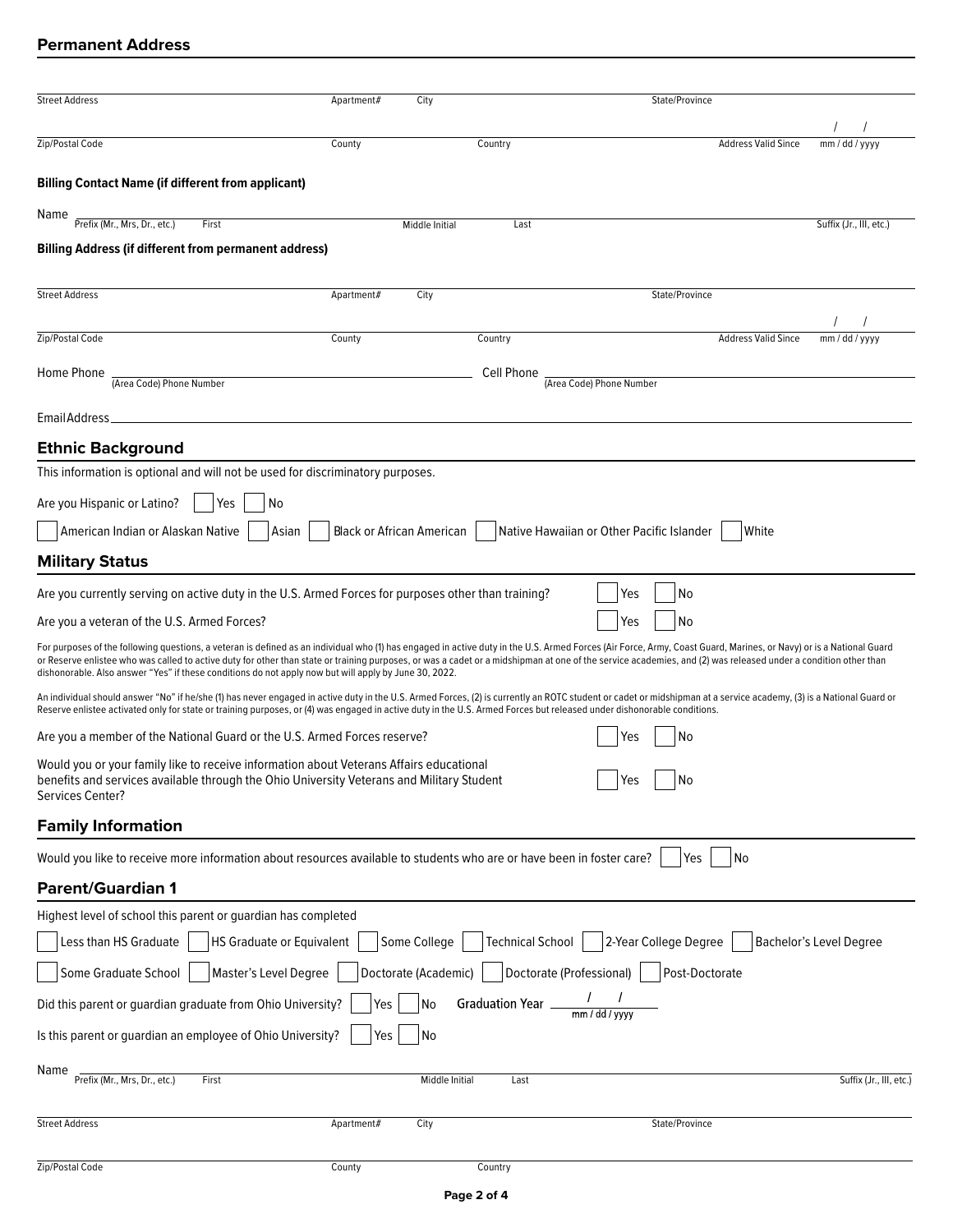# **Parent/Guardian 1 (continued)**

| Email Address_                                                                                                                                                                                                                                                                                                             |                                                  |
|----------------------------------------------------------------------------------------------------------------------------------------------------------------------------------------------------------------------------------------------------------------------------------------------------------------------------|--------------------------------------------------|
| Phone Type<br>Phone Number.                                                                                                                                                                                                                                                                                                | Home<br>Work<br>Cell                             |
| Step-Mother<br>Mother<br>Father<br>Step-Father<br>Legal Guardian<br>Relationship                                                                                                                                                                                                                                           |                                                  |
| <b>Parent/Guardian 2</b>                                                                                                                                                                                                                                                                                                   |                                                  |
| Highest level of school this parent or guardian has completed                                                                                                                                                                                                                                                              |                                                  |
| Technical School<br>Less than HS Graduate<br>HS Graduate or Equivalent<br>Some College                                                                                                                                                                                                                                     | 2-Year College Degree<br>Bachelor's Level Degree |
| Some Graduate School  <br>Master's Level Degree<br>Doctorate (Academic)   Doctorate (Professional)                                                                                                                                                                                                                         | Post-Doctorate                                   |
| Graduation Year $\frac{1}{\text{mm}/\text{dd}/\text{vvvv}}$<br>No<br>Did this parent or guardian graduate from Ohio University?<br>Yes                                                                                                                                                                                     |                                                  |
| Is this parent or guardian an employee of Ohio University?<br>Yes<br>No                                                                                                                                                                                                                                                    |                                                  |
| Name<br>Prefix (Mr., Mrs, Dr., etc.)<br>First<br>Middle Initial<br>Last                                                                                                                                                                                                                                                    | Suffix (Jr., III, etc.)                          |
| <b>Street Address</b><br>City<br>Apartment#                                                                                                                                                                                                                                                                                | State/Province                                   |
| Zip/Postal Code<br>County<br>Country                                                                                                                                                                                                                                                                                       |                                                  |
| Email Address_<br>the control of the control of the control of the control of the control of the control of                                                                                                                                                                                                                |                                                  |
| Phone Type<br>Phone Number __                                                                                                                                                                                                                                                                                              | Home<br>Work<br>Cell                             |
| Step-Mother<br>Legal Guardian<br>Mother<br>Father<br>Step-Father<br>Relationship                                                                                                                                                                                                                                           |                                                  |
| <b>Family Members</b>                                                                                                                                                                                                                                                                                                      |                                                  |
| Do you have family members who have attended, or are currently attending, Ohio University?<br>Yes<br>If yes, please attach a separate sheet listing name(s), graduation year(s), and relationship(s).                                                                                                                      | No                                               |
| <b>Your Education</b>                                                                                                                                                                                                                                                                                                      |                                                  |
| High School Type<br>Public<br><b>High School</b><br>Private<br>Homeschool                                                                                                                                                                                                                                                  |                                                  |
| Name                                                                                                                                                                                                                                                                                                                       |                                                  |
| City<br>State/Province                                                                                                                                                                                                                                                                                                     | <b>CEEB Code</b>                                 |
| Graduation Date $\frac{1}{\text{mm}/\text{dd}/\text{vvvv}}$ GED? Yes No $\frac{1}{\text{mm}/\text{dd}/\text{vvvv}}$ State $\frac{1}{\text{cm}/\text{dd}/\text{vvvv}}$                                                                                                                                                      |                                                  |
| <b>College Background</b>                                                                                                                                                                                                                                                                                                  |                                                  |
| List all other institutions attended prior to enrolling at Ohio University. If you enroll at another institution after submitting this application you must notify Undergraduate<br>Admissions of that institution. Indicate dates of attendance and degrees earned, if applicable. Attach additional sheets if necessary. |                                                  |
|                                                                                                                                                                                                                                                                                                                            |                                                  |
| City<br>State/Province                                                                                                                                                                                                                                                                                                     | Country                                          |
| Beginning Date of Attendance $\frac{1}{\text{mm}/\text{dd}/\text{yyy}}$ End Date of Attendance $\frac{1}{\text{mm}/\text{dd}/\text{yyy}}$                                                                                                                                                                                  |                                                  |
|                                                                                                                                                                                                                                                                                                                            |                                                  |
|                                                                                                                                                                                                                                                                                                                            | $mm$ / dd / yyyy                                 |